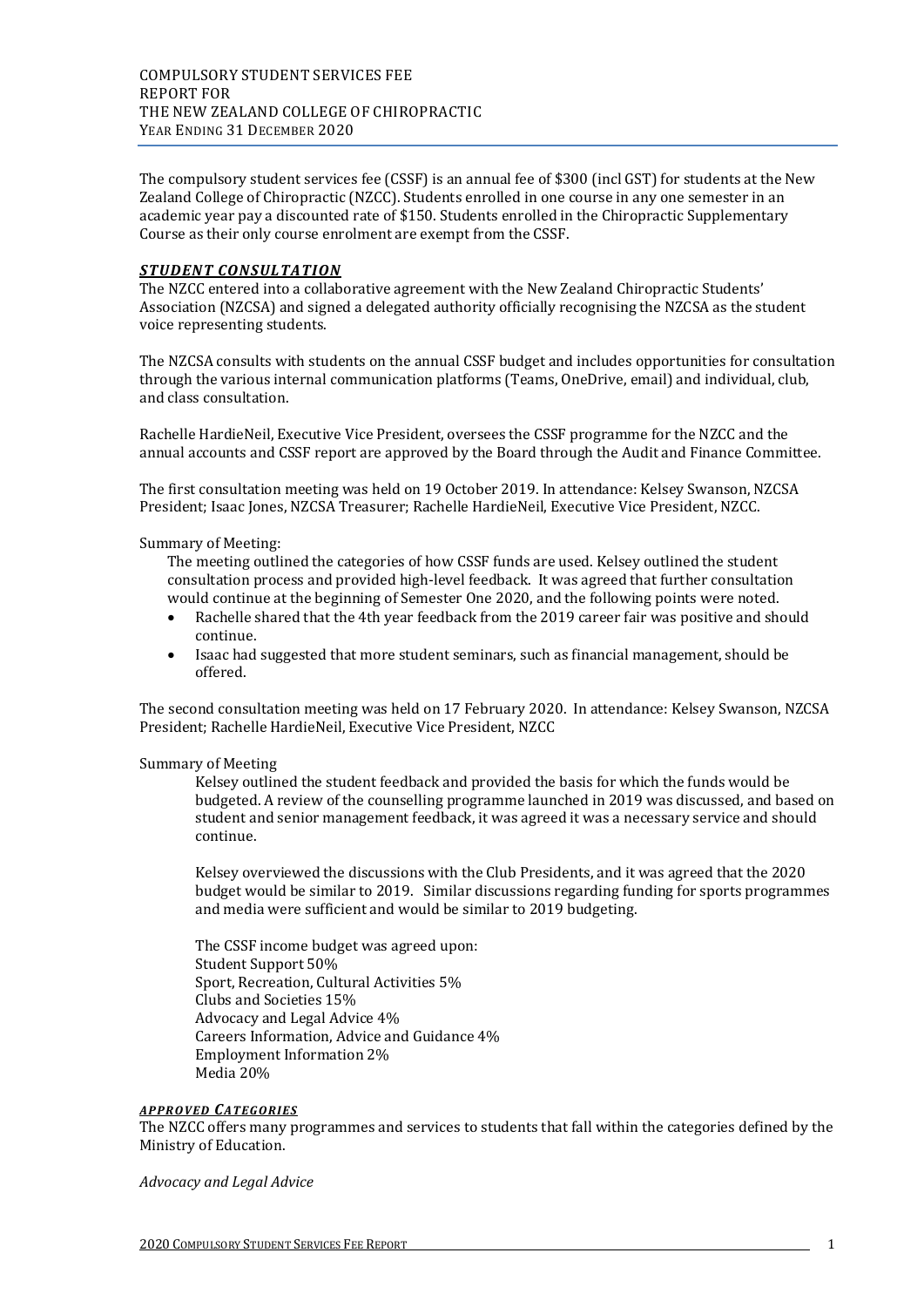The NZCC provides students with independent support to resolve problems. Professional advice regarding employment and employment contract advice, tenancy issues and rights, and employment disputes are offered free of charge to students.

## *Careers Information – Advice and Guidance and Employment Information*

Annually at Lyceum, the NZCC hosts a career fair inviting Chiropractors and 4th-year students. Students come along to a 'speed dating' careers event and have time to meet with Chiropractors. Workshops on resume preparation and interview skills are held beforehand to help students prepare. On the day, photos and contact details are provided to chiropractors for easy follow-up.

The Fair did not run in 2020 due to the restrictions of COVID 19. Information was provided to students via online job postings on TEAMS and informal meetings with chiropractors and students facilitated by the College.

# *Counselling Services and Pastoral Care*

The NZCC contracts with counsellors who assist students in acute need with private, confidential and independent support. Faculty are available as mentors and provide support for students who need additional help. The NZCC soft skills programme hold events throughout the year, including managing exam stress, study skills courses, leadership and mentorship programmes. Individual and group mentors regularly meet with students. The College opened the Quiet Room, a space for students to use for quiet mindfulness practice, contemplation and prayer.

# *Financial Support and Advice*

The NZCSA assists students facing hardship with funds via loans and financial support.

## *Health Services*

The NZCC regularly supports students by encouraging all students to be under care in the Chiropractic Centre and providing information about health professionals in the local area to which students can be referred.

# *Clubs*

There is an extensive and well-attended club programme at the NZCC. They are run by student presidents and supported by faculty and staff. The clubs represent excellent opportunities to support learning. Time is allocated in the academic calendar, and facilities and administrative staff also support clubs. A list of clubs is available on the College website. Clubs are free of charge to students.; however, there are some events (e.g. philosophy weekend) that the students may contribute to some of the costs.

## *Media and Communication*

The NZCC provide unlimited internet to students 24/7 of which is partially set off by the CSSF fee. The NZCSA reviewed it in 2019, and the feedback was it is an important and valued service for students.

## *Sports, Recreation and Cultural Activities*

The Student Hub consists of the Gold Lounge and gym, an outdoor area, and a dedicated space for students to relax, study, and exercise. The gym is run by a student president under the club framework and supported by a staff member. The NZCC helps students interested in sport by sponsoring sports teams such as hockey, soccer and softball. The College offers an on-campus café that offers healthy organic choices and is partially subsidised by the College. Students are also heavily subsidised to attend New Zealand's annual chiropractic conference, Lyceum.

For more information on the Minister's Directive on the management and categories of CSSF funds, clic[k](https://tec.govt.nz/assets/Funding-mechanisms/472970c33d/CSSF-ministerial-direction-2019.pdf) [here.](https://tec.govt.nz/assets/Funding-mechanisms/472970c33d/CSSF-ministerial-direction-2019.pdf) 

# *FINANCIAL MANAGEMENT*

Fees from the CSSF are accrued in the administration budget and accounted for under a specific CSSF account code. Capital expense (CAPEX) is recorded within usual College accounting processes, as are all assets concerning capital valuation for depreciation. Operational expenses (OPEX) related to the CSSF are recorded in the appropriate expense category and tracked using a CSSF budget code.

In 2020, \$77,318 was received from compulsory student services fees. Total expenditure, including OPEX and CAPEX, was \$64,257. Due to COVID 19 lockdown protocols, many activities were cancelled or changed to comply with the alert levels or moved online.